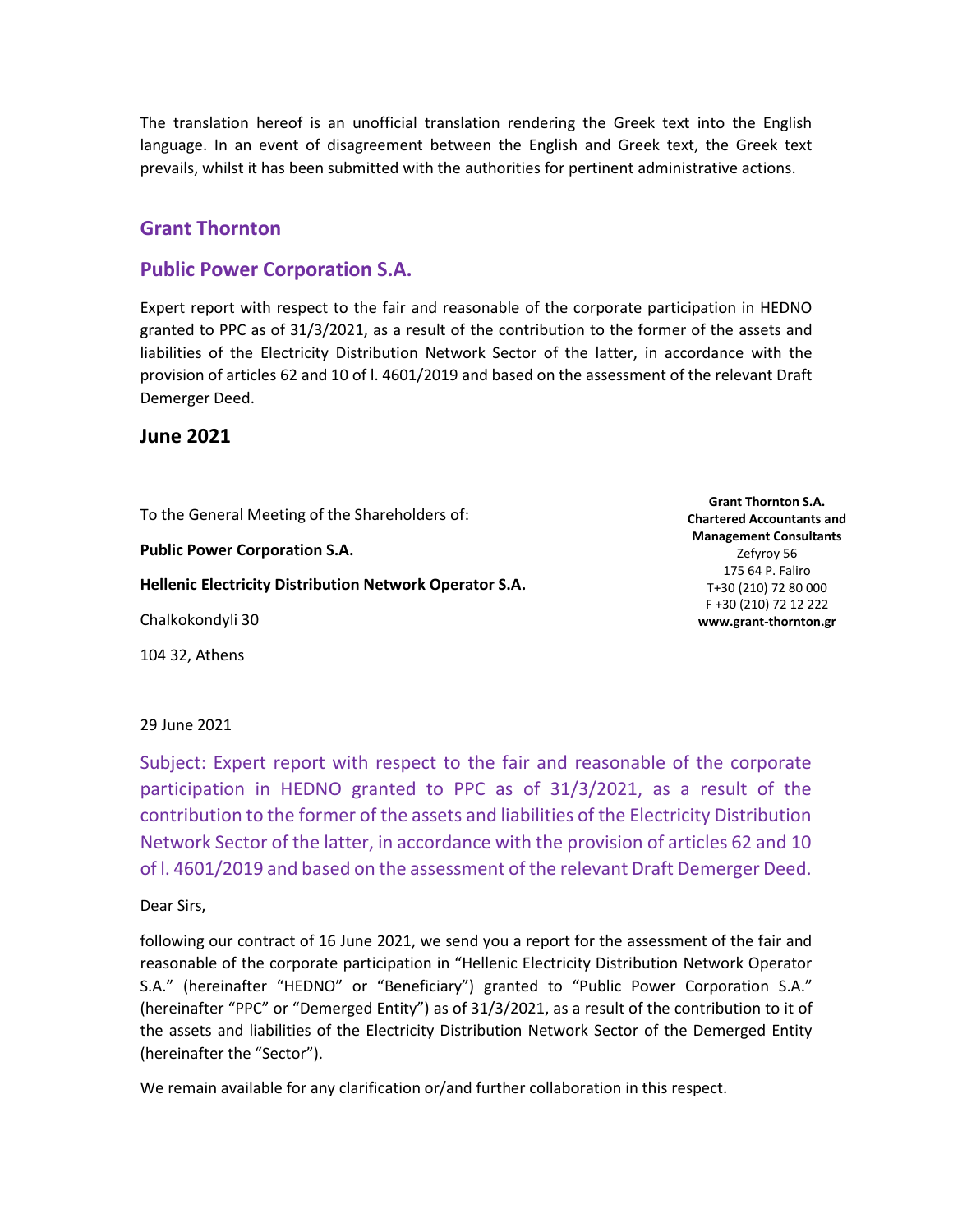Sincerely,

For Grant Thornton

(Signature)

**Dimitris Douvris** Partner Chartered Accountant AM SOEL 33921

(Signature)

**Maria-Eleni Bouzoura** Partner Chartered Accountant AM SOEL 30511

# Expert Report articles 62 and 10 of l. 4601/2019

PPC by virtue of the resolution of its Board of Directors dated 15/6/2021 resolved on the commencement of a hive-down of the Electricity Distribution Network Sector (hereinafter the "Sector") and its contribution to its 100% subsidiary HEDNO (hereinafter the "Transaction"), in the process of a potential sale of 49% of HEDNO.

The Transaction will be completed in accordance with the provisions of articles 57, 59-73 and 83 -87 of l. 4601/2019 and L.D. 1297/1972 and of article 17 of l. 4548/2018.

The Transaction will not affect the financial information of the Group, given that the Beneficiary is fully consolidated, as the Group owns 100% thereof.

As date of the Transaction and of drawing up of the Transformation Balance Sheet the date of  $31<sup>st</sup>$ of March was set.

In accordance with the Valuation Report dated 26/6/2021, which was drawn up for the purposes of the Transaction pursuant to the L.D. 1297/1972, the Net Worth of the Sector as of 31/3/2021, was valuated with the method of Adjusted Net Worth, which was deemed as the most appropriate, based on which the individual value of Assets and Liabilities of the Sector was determined. More specifically, with respect to immovable assets of the Sector, the method was based on appraisals of the contributed immovable assets from a specialized independent appraiser. Based on the above, the sum to be capitalized amounts to €953.662.960,93.

The Beneficiary, which has the form of a Société Anonyme and is governed by the provisions of the articles of Law of Sociétés Anonymes (l. 4548/2018), following the contribution of the Sector will proceed with a respective share capital increase as follows: